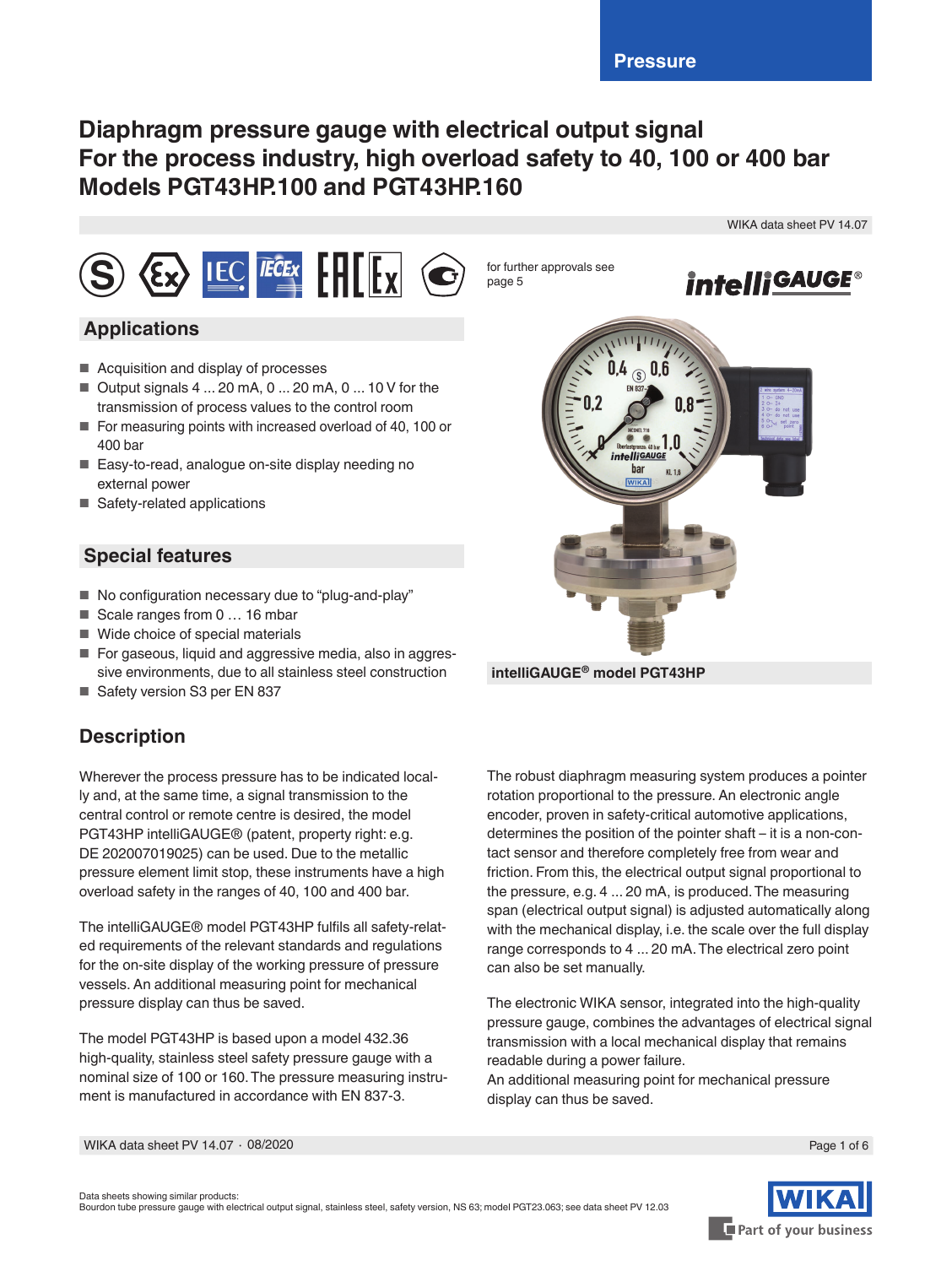# **Specifications**

| Model PGT43HP.100 and PGT43HP.160                        |                                                                                                                                                                                                                                                                                                                                                                                                                                                                  |
|----------------------------------------------------------|------------------------------------------------------------------------------------------------------------------------------------------------------------------------------------------------------------------------------------------------------------------------------------------------------------------------------------------------------------------------------------------------------------------------------------------------------------------|
| Nominal size in mm                                       | $\blacksquare$ 100<br>$\blacksquare$ 160                                                                                                                                                                                                                                                                                                                                                                                                                         |
| <b>Accuracy class</b>                                    | 1.6<br>Option:<br>1.0 <sup>1</sup>                                                                                                                                                                                                                                                                                                                                                                                                                               |
| Scale ranges <sup>2)</sup>                               | 0  16 mbar to 0  250 mbar (flange $\varnothing$ 160 mm)<br>$0400$ mbar to $040$ bar (flange $\varnothing$ 100 mm)<br>other units (e.g. psi, kPa) available<br>or all other equivalent vacuum or combined pressure and vacuum ranges                                                                                                                                                                                                                              |
| <b>Scale</b>                                             | Single scale<br>Option:<br>Dual scale                                                                                                                                                                                                                                                                                                                                                                                                                            |
| <b>Pressure limitation</b>                               |                                                                                                                                                                                                                                                                                                                                                                                                                                                                  |
| Steady                                                   | Full scale value                                                                                                                                                                                                                                                                                                                                                                                                                                                 |
| Fluctuating                                              | 0.9 x full scale value                                                                                                                                                                                                                                                                                                                                                                                                                                           |
| Overload safety <sup>2)</sup>                            | $\blacksquare$ 40 bar<br>$\blacksquare$ 100 bar<br>400 bar (only for scale ranges $\geq 0$ 400 mbar <sup>3)</sup> )<br>Option:<br>Vacuum safety to -1 bar                                                                                                                                                                                                                                                                                                        |
| <b>Process connection with lower</b><br>measuring flange | $\blacksquare$ G 1/2 B<br>$\blacksquare$ 1/2 NPT<br>$\blacksquare$ 1/2 NPT female<br>■ Open connecting flange DN 25 PN 40 per EN 1092-1, form B<br>■ Open connecting flange DN 50 PN 40 per EN 1092-1, form B<br>■ Open connecting flange 1" class 300, RF per ASME B16.5<br>■ Open connecting flange 2" class 300, RF per ASME B16.5<br>and other threaded connections and open connecting flanges per EN/ASME from DN 15 to DN 80<br>(see data sheet IN 00.10) |
| Permissible temperature 4)                               |                                                                                                                                                                                                                                                                                                                                                                                                                                                                  |
| Medium                                                   | +100 °C [+212 °F] maximum<br>Option:<br>+200 °C [+392 °F] maximum                                                                                                                                                                                                                                                                                                                                                                                                |
| Ambient                                                  | $-20+60$ °C $[-4+140$ °F]                                                                                                                                                                                                                                                                                                                                                                                                                                        |
| <b>Temperature effect</b>                                | When the temperature of the measuring system deviates from the reference temperature $(+20\degree C)$ :<br>max. ±0.8 %/10 K of full scale value                                                                                                                                                                                                                                                                                                                  |
| Case                                                     | Safety version S3 per EN 837: With solid baffle wall (Solidfront) and blow-out back<br>Instruments with liquid filling with compensating valve to vent case                                                                                                                                                                                                                                                                                                      |
| <b>Case filling</b>                                      | Without<br>Option:<br>With silicone oil M50 case filling, ingress protection IP65                                                                                                                                                                                                                                                                                                                                                                                |

1) Application test required<br>2) Depending on scale range and overload safety, different flange Ø apply. See dimensions from page 6.<br>4) 400 bar overload safety for scale ranges < 400 mbar on request<br>4) For hazardous areas,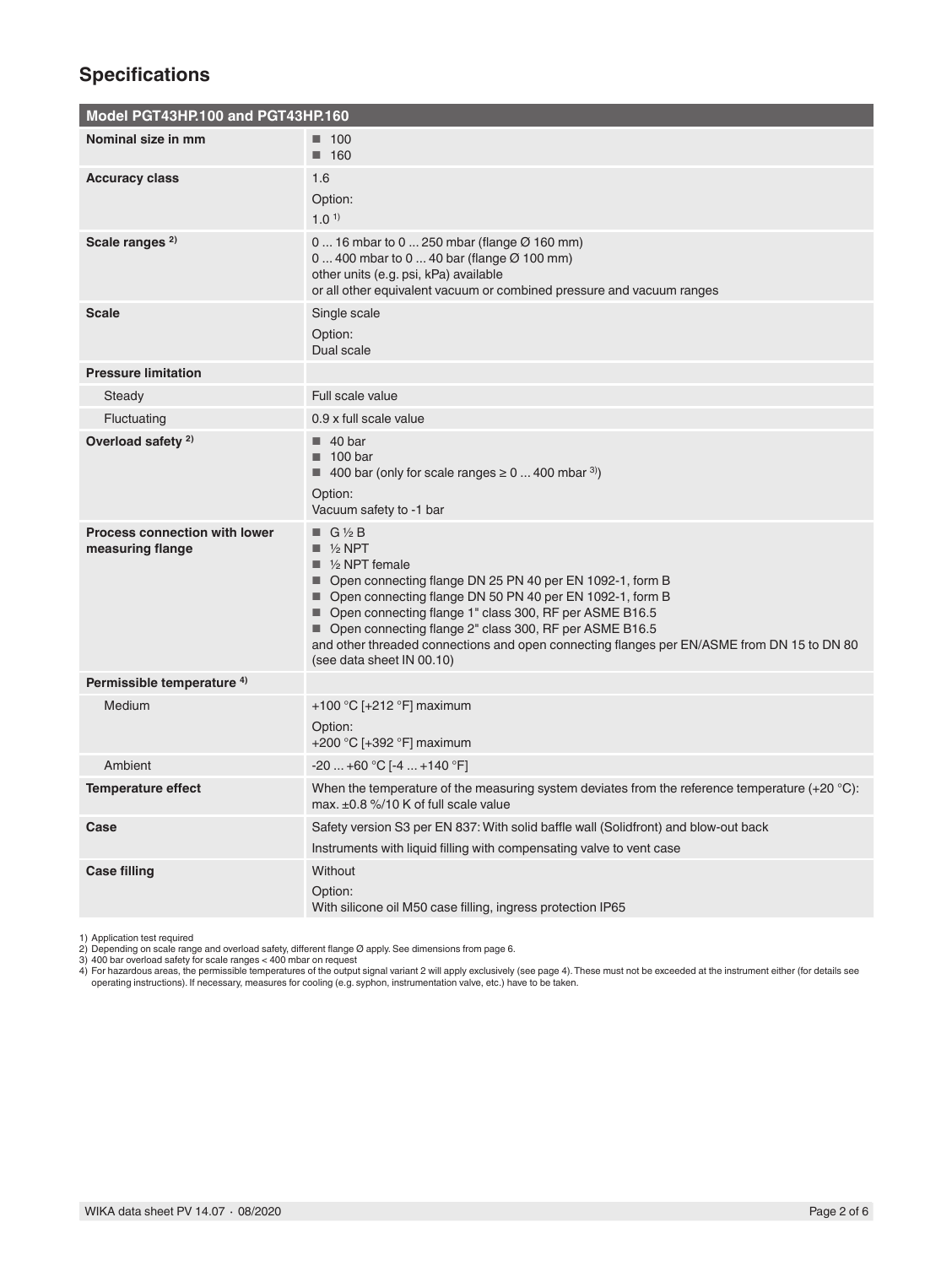| Model PGT43HP.100 and PGT43HP.160                                                           |                                                                                                                                                                                                                                |  |  |  |  |  |  |
|---------------------------------------------------------------------------------------------|--------------------------------------------------------------------------------------------------------------------------------------------------------------------------------------------------------------------------------|--|--|--|--|--|--|
| <b>Wetted materials</b>                                                                     |                                                                                                                                                                                                                                |  |  |  |  |  |  |
| Diaphragm element (pressure<br>element)                                                     | $\leq$ 0.25 bar: Stainless steel 316L<br>> 0.25 bar: NiCr alloy (Inconel)<br>Option: Coated with special materials such as PTFE, Hastelloy, Monel, nickel, tantalum, titanium,<br>silver (instruments with accuracy class 2.5) |  |  |  |  |  |  |
| Process connection with lower<br>measuring flange                                           | Stainless steel 316L<br>Option: Lined/coated with special materials such as PTFE, Hastelloy, Monel, nickel, tantalum,<br>titanium, silver                                                                                      |  |  |  |  |  |  |
| Pressure chamber sealing                                                                    | FPM/FKM                                                                                                                                                                                                                        |  |  |  |  |  |  |
| Non-wetted materials                                                                        |                                                                                                                                                                                                                                |  |  |  |  |  |  |
| Case with upper measuring flange<br>and flange connecting screws,<br>movement, bayonet ring | Stainless steel                                                                                                                                                                                                                |  |  |  |  |  |  |
| Dial                                                                                        | Aluminium, white, black lettering                                                                                                                                                                                              |  |  |  |  |  |  |
| Instrument pointer                                                                          | Aluminium, black                                                                                                                                                                                                               |  |  |  |  |  |  |
| Set pointer                                                                                 | Aluminium, red                                                                                                                                                                                                                 |  |  |  |  |  |  |
| Window                                                                                      | Laminated safety glass                                                                                                                                                                                                         |  |  |  |  |  |  |
| Ingress protection per<br><b>IEC/EN 60529</b>                                               | <b>IP54</b><br>Option:<br><b>IP65</b>                                                                                                                                                                                          |  |  |  |  |  |  |

## **Accessories**

- Sealings (model 910.17, see data sheet AC 09.08)
- Valves (models IV20/IV21, see data sheet AC 09.19, and models IV10/IV11, see data sheet AC 09.22)
- Syphons (model 910.15, see data sheet AC 09.06)
- Cooling element (model 910.32, see data sheet AC 09.21)
- Switch contacts (see data sheet AC 08.01)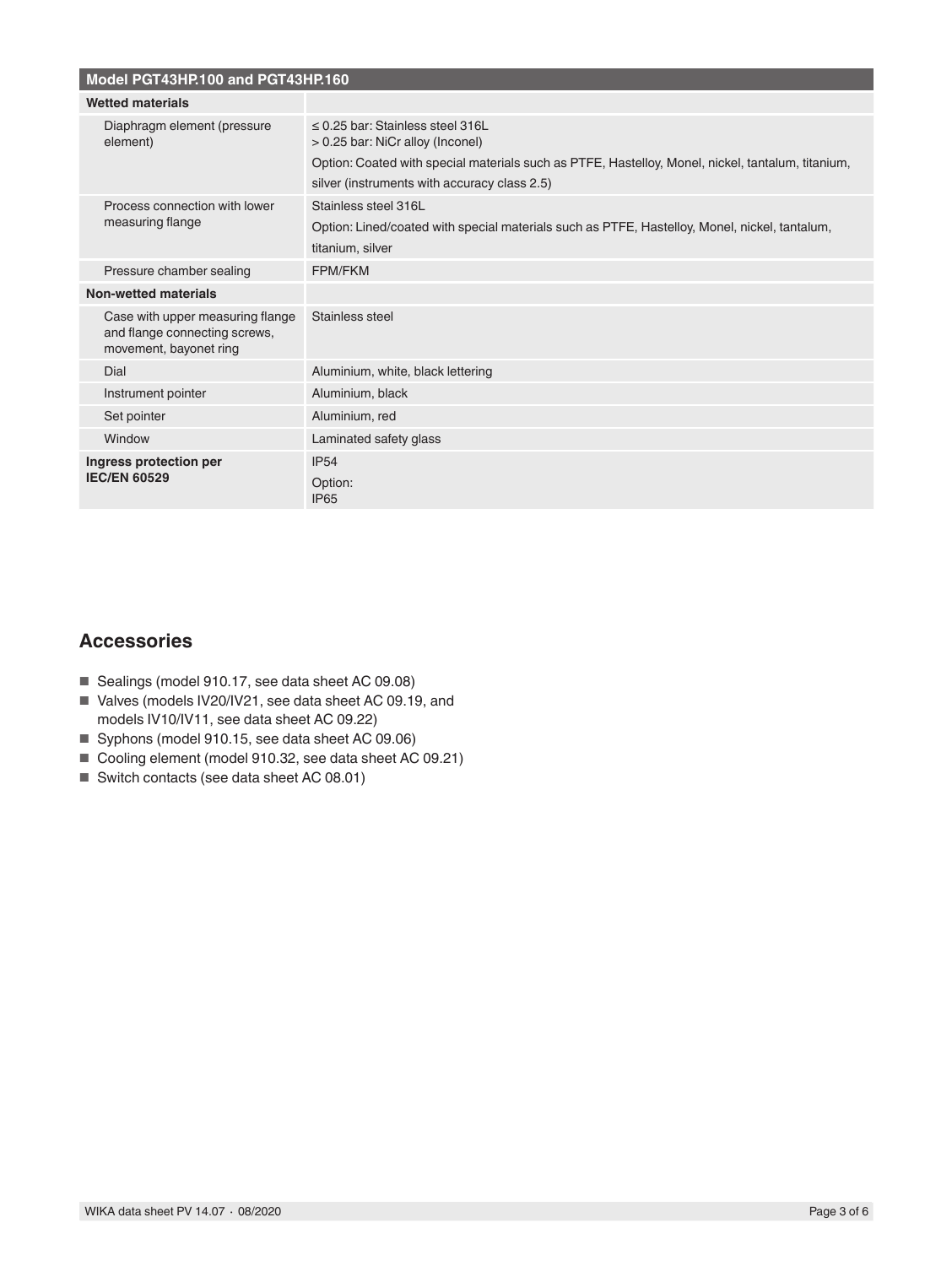| Models PGT43HP.100 and PGT43HP.160                                                                                                                                    |                                                                                                                                                                             |  |  |  |  |  |  |  |  |
|-----------------------------------------------------------------------------------------------------------------------------------------------------------------------|-----------------------------------------------------------------------------------------------------------------------------------------------------------------------------|--|--|--|--|--|--|--|--|
| <b>Output signal</b>                                                                                                                                                  | Variant 1: 4  20 mA, 2-wire, passive, per NAMUR NE 43<br>Variant 2: 4  20 mA, for hazardous areas<br>Variant 3: 0  20 mA, 3-wire<br>Variant 4: 0  10 V, 3-wire              |  |  |  |  |  |  |  |  |
| Supply voltage U <sub>B</sub>                                                                                                                                         | DC 12 V $< U_B \leq 30$ V (variant 1 and 3)<br>DC 14 V < $U_B \le 30$ V (variant 2)<br>DC 15 V < $U_B \le 30$ V (variant 4)                                                 |  |  |  |  |  |  |  |  |
| Influence of supply voltage                                                                                                                                           | $\leq$ 0.1 % of full scale/10 V                                                                                                                                             |  |  |  |  |  |  |  |  |
| Permissible residual ripple of $U_R$                                                                                                                                  | $\leq 10 \%$ SS                                                                                                                                                             |  |  |  |  |  |  |  |  |
| Permissible max. load $R_A$                                                                                                                                           | Variant 1, 2, 3: $R_A \leq (U_B - 12 V)/0.02 A$ with $R_A$ in $\Omega$ and $U_B$ in V, however max. 600 $\Omega$<br>Variant 4: $R_A$ = 100 k $\Omega$                       |  |  |  |  |  |  |  |  |
| Effect of load (variant 1, 2, 3)                                                                                                                                      | $\leq$ 0.1 % of full scale                                                                                                                                                  |  |  |  |  |  |  |  |  |
| Impedance at voltage output                                                                                                                                           | $0.5 \Omega$                                                                                                                                                                |  |  |  |  |  |  |  |  |
| <b>Electrical zero point</b>                                                                                                                                          | Through a jumper across terminals 5 and 6 (see operating instructions)                                                                                                      |  |  |  |  |  |  |  |  |
| Long-term stability of electronics                                                                                                                                    | $< 0.3$ % of full scale per year                                                                                                                                            |  |  |  |  |  |  |  |  |
| Electr. output signal                                                                                                                                                 | $\leq$ 1 % of measuring span                                                                                                                                                |  |  |  |  |  |  |  |  |
| Linear error                                                                                                                                                          | $\leq$ 1 % of measuring span (terminal method)                                                                                                                              |  |  |  |  |  |  |  |  |
| <b>Resolution</b>                                                                                                                                                     | 0.13 % of full scale (10 bit resolution at 360°)                                                                                                                            |  |  |  |  |  |  |  |  |
| Refresh rate (measuring rate)                                                                                                                                         | 600 ms                                                                                                                                                                      |  |  |  |  |  |  |  |  |
| <b>Electrical connection</b>                                                                                                                                          | Cable socket PA 6, black<br>Per VDE 0110 insulation group C/250 V<br>Cable gland M20 x 1.5<br>Strain relief<br>6 screw terminals + PE for conductor cross-section 2.5 $mm2$ |  |  |  |  |  |  |  |  |
| Designation of connection termi-<br>nals, 2-wire (variant 1 and 2)<br>Designation of connection terminals for 3-wire<br>(variant 3 and 4), see operating instructions | Do not use this<br>terminal<br>Terminals 3 and 4: For internal use only<br>$U_B + / I +$<br>Terminals 5 and 6: Reset zero point<br>$+0$ V/GND<br>⊘                          |  |  |  |  |  |  |  |  |

#### **Safety-related maximum values (variant 2)**

| Ui             | ш                |        | $\overline{C}$ | Πf         |  |
|----------------|------------------|--------|----------------|------------|--|
| <b>DC 30 V</b> | $100 \text{ mA}$ | 720 mW | 11 nF          | negligible |  |

#### **Permissible temperature ranges (variant 2)**

| Т6              | Т5            | T4  T1.     |
|-----------------|---------------|-------------|
| $-20$ +45 °C    | $-20+60$ °C   | $-20+70$ °C |
|                 |               |             |
| $T85^{\circ}$ C | <b>T100°C</b> | T135°C      |

For further information on hazardous areas, see operating instructions.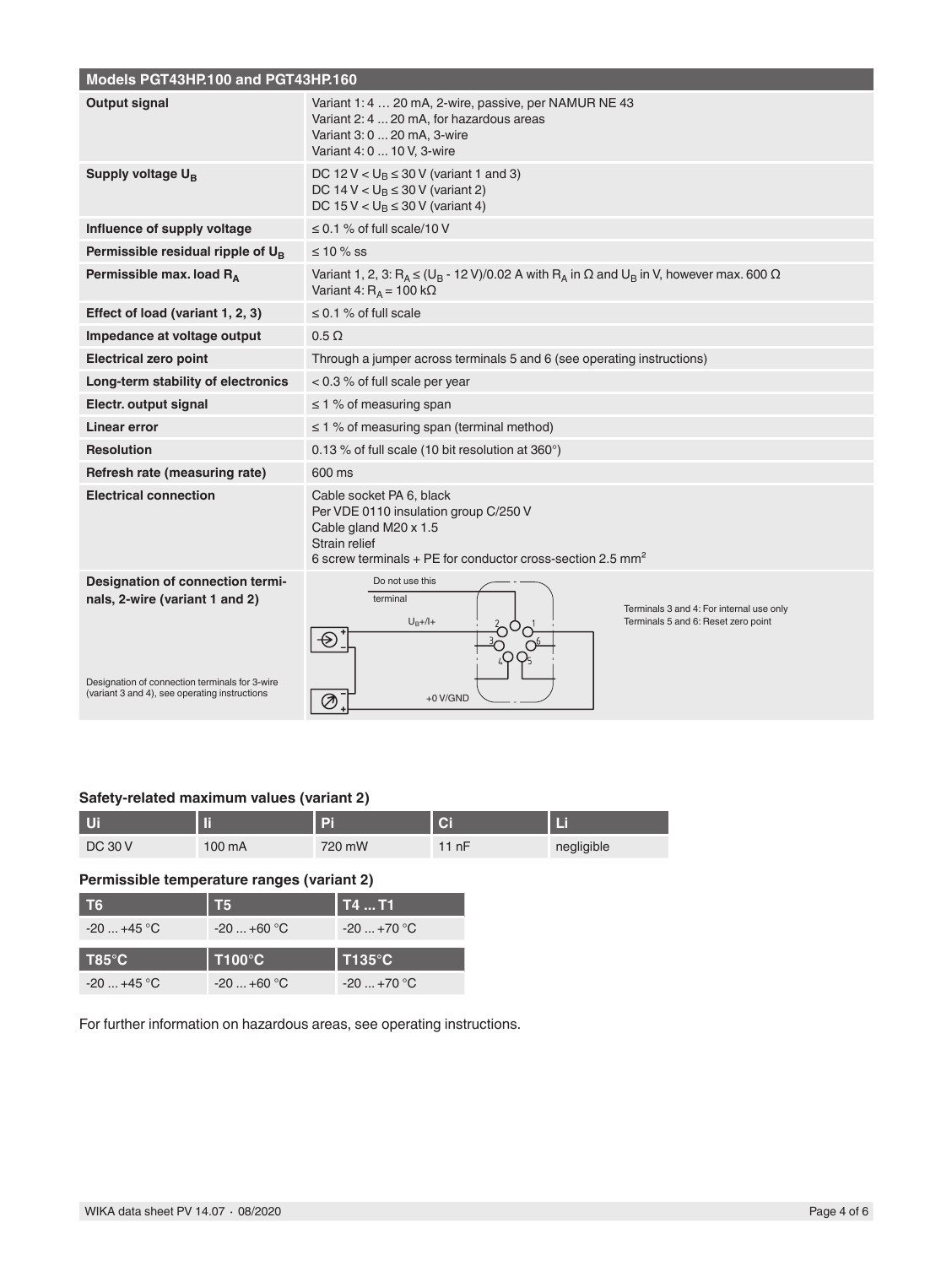## **Approvals**

| Logo                  | <b>Description</b>                                                                                                                                                                                                                                                                     | <b>Country</b>                     |
|-----------------------|----------------------------------------------------------------------------------------------------------------------------------------------------------------------------------------------------------------------------------------------------------------------------------------|------------------------------------|
| CE                    | <b>EU declaration of conformity</b><br>EMC directive<br>Pressure equipment directive<br>RoHS directive<br>■ ATEX directive (option)<br>Hazardous areas<br>[II 2G Ex ia IIC T6/T5/T4 Gb] <sup>1)</sup><br>- Exia Gas<br>[II 2D Ex ia IIIB T85°C/T100°C/T135°C Db] <sup>2)</sup><br>Dust | European Union                     |
| <b>IEC IECE</b> x     | <b>IECEx (option)</b><br>Hazardous areas<br>[Ex ia IIC T6/T5/T4 Gb] <sup>1)</sup><br>- Ex ia<br>Gas<br>[Ex ia IIIB T85°C/T100°C/T135°C Db] <sup>2)</sup><br>Dust                                                                                                                       | International                      |
| $F = F$               | <b>EAC</b> (option)<br>EMC directive<br>Low voltage directive<br>Hazardous areas                                                                                                                                                                                                       | <b>Eurasian Economic Community</b> |
| $\bf{C}$              | <b>GOST</b> (option)<br>Metrology, measurement technology                                                                                                                                                                                                                              | Russia                             |
| ၆                     | <b>KazinMetr (option)</b><br>Metrology, measurement technology                                                                                                                                                                                                                         | Kazakhstan                         |
|                       | <b>MTSCHS (option)</b><br>Permission for commissioning                                                                                                                                                                                                                                 | Kazakhstan                         |
| $\bigcirc$            | <b>BelGIM</b> (option)<br>Metrology, measurement technology                                                                                                                                                                                                                            | <b>Belarus</b>                     |
| $\boldsymbol{\Theta}$ | <b>UkrSEPRO (option)</b><br>Metrology, measurement technology                                                                                                                                                                                                                          | Ukraine                            |
|                       | <b>Uzstandard (option)</b><br>Metrology, measurement technology                                                                                                                                                                                                                        | Uzbekistan                         |
| $\mathbb{Q}$          | <b>DNOP (MakNII)</b><br>Hazardous areas                                                                                                                                                                                                                                                | Ukraine                            |
|                       | <b>CRN</b><br>Safety (e.g. electr. safety, overpressure, )                                                                                                                                                                                                                             | Canada                             |

1) For instruments with PTFE lining, measures must be taken in the lining area, if necessary, in order to exclude electrostatic charging. 2) Only for instruments without PTFE lining

# **Certificates (option)**

- 2.2 test report per EN 10204 (e.g. state-of-the-art manufacturing, indication accuracy)
- 3.1 inspection certificate per EN 10204 (e.g. indication accuracy)

# **Patents, property rights**

Pointer measuring instrument with output signal 4 ... 20 mA (patent, property right: e.g. DE 202007019025, US 2010045366, CN 101438333)

Approvals and certificates, see website